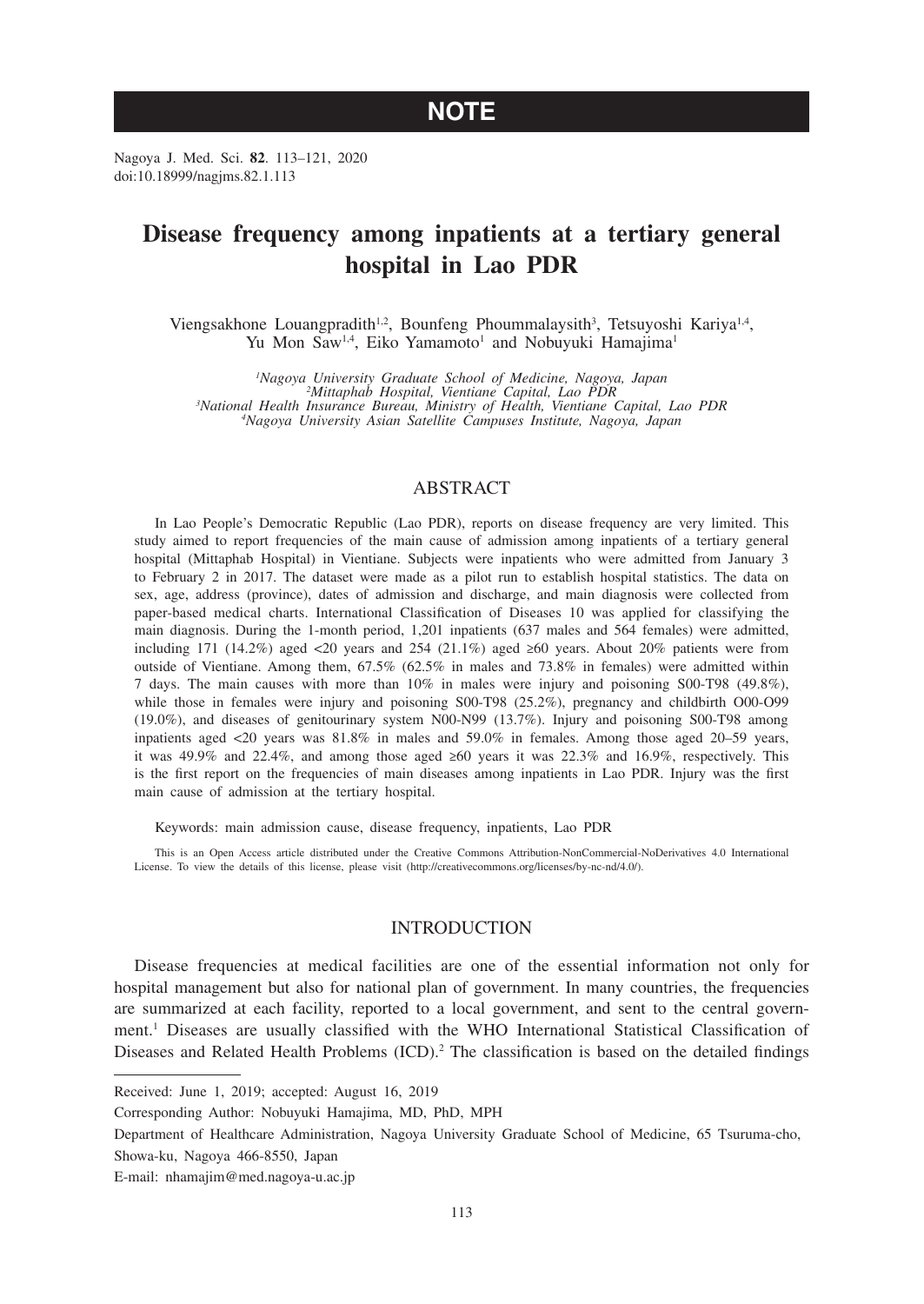derived from high technology, which is available only in developed countries. Since the detailed classification is not feasible in developing countries, it is better to simplify the classification in such countries based on the available disease frequency.

Lao People's Democratic Republic (Lao PDR) is a landlocked country with a population of 6.9 million in 18 provinces including Vientiane Capital.3 Although University of Health Science in Vientiane Capital has been supplying the country with medical professionals, the number of medical personnel was insufficient with 41 doctors per 100,000 population according to government reports of 2015. In addition, the difference in the distribution of medical professionals between urban and rural is large.<sup>4,5</sup> Further, medical equipment in rural hospitals is not enough modernized to allow accurate diagnosis. Therefore, the estimation of nation-wide disease frequency is very difficult in Lao PDR.

Previous studies have reported the frequency of specific disease mortality in Lao PDR. Lua et al identified 448 cancer deaths from 757 local health centers in 17 provinces/cities.<sup>6</sup> Loo et al reported that stroke was the third leading cause of death in Lao PDR based on the World Health Organisation's Ranking (http://www.worldlifeexpectancy.com/laos-coronary-heart-disease).7 Our team analyzed the underlying cause of death at a tertiary hospital, which was the first report in literature covering all the deaths at a facility in Lao PDR.<sup>8</sup>

The current study reports the relative frequency of main causes of admission at the tertiary hospital (Mittaphab Hospital) in Vientiane Capital. The data was recorded as a pilot dataset to establish hospital statistics on disease frequency.

# MATERIALS AND METHODS

## *Characteristics of Mittaphab Hospital*

As described in our previous paper,<sup>8</sup> Mittaphab Hospital established in 1988. It is one of the five general tertiary/secondary hospitals located in Vientiane Capital. It is a governmental teaching hospital with 300 beds for inpatient services including an emergency room, which prioritizes orthopedics, neurology, and hemodialysis cases. The hemodialysis machine was introduced in 1990, and about 13 machines were functional as of April, 2019. The medical staff consisted of 158 medical doctors, 284 nurses, and 22 midwives as of 2019. The hospital had 13 operation rooms, one computer tomography (CT) unit introduced in 2006, and one magnetic resonance imaging (MRI) unit was introduced in 2015. Department of obstetrics and gynecology had 28 beds and recorded 1,368 childbirths in 2018. Since a tertiary children hospital is located beside Mittaphab Hospital, severe pediatric cases are referred to the children's hospital. HIV-positive cases and sputum positive tuberculosis are also transferred to the other specialized hospitals.

## *Subjects*

Subjects were 1,201 inpatients (637 males and 564 females) who admitted to Mittaphab Hospital during January 3 to February 2 in 2017. The data on sex, age, address (only province name), dates of admission and discharge, and main diagnosis were collected from paper-based medical charts by two medical record staff under the supervision of the chief with a license of medical doctor.

## *Classification of diseases*

Disease was classified based on ICD-10. Injuries were categorized in the order of head injury, bone fracture, and the other injury. When two or more diseases were described, more severe disease was counted as the main cause of admission. For example, hypertension, diabetes mel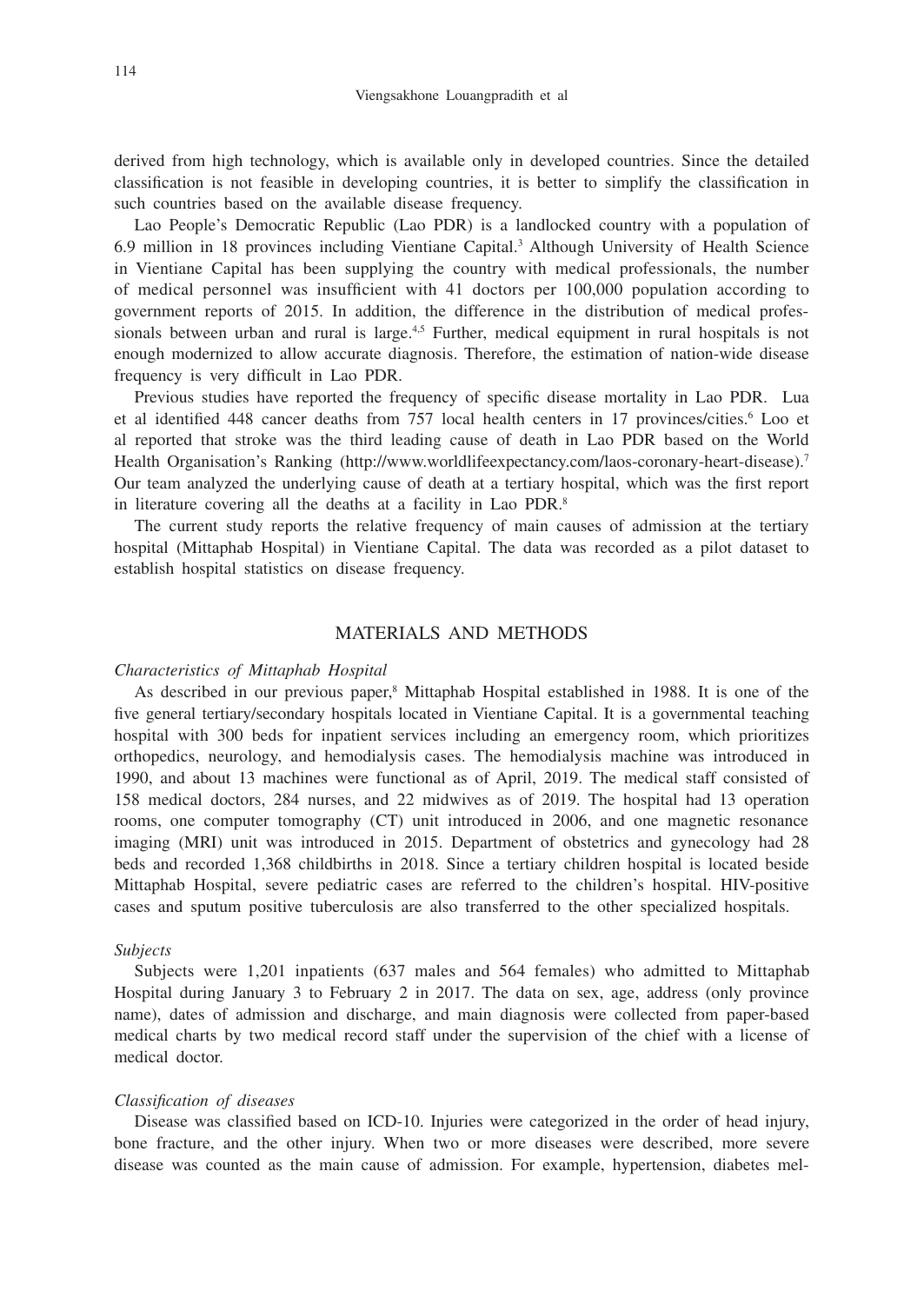litus (DM), and heart failure were not counted as the main cause of admission when cerebral hemorrhage/infarction, myocardial infarction, liver cirrhosis, chronic kidney disease (CKD), or diarrhea was described. Among those with DM and hypertension, DM was selected as the main cause. Urinary tract infection, liver cirrhosis, and anemia were counted for those with the respective disease and gastritis. Pneumonia was counted for cases with pneumonia and diarrhea. Pulmonary edema and peptic ulcer were not counted as the main cause among the cases with chronic renal failure. Injury, infectious disease, and malignant neoplasm were counted even when the other diseases/conditions were described. One case with atrial fibrillation, seizure and epidural hematoma was classified into head injury as the main cause of admission, although atrial fibrillation might be serious in this case. The recording of complications was not instructed to the staff, therefore, mild complications were not collected. Based on this process, the main causes of admission were classified into 123 categories excluding unreadable diagnoses.

#### *Statistical analysis*

The data was input into EXCEL file, and cleaned with ACCESS. Confidence intervals (CI) of percentages were calculated based on a binomial distribution. The proportions were tested by a two-sided Fisher's exact test. The calculations were conducted using STATA version 11.0 (Stata Corp. College Station, TX, USA).

# *Ethical issues*

The anonymous data was collected as a pilot dataset to establish hospital statistics on disease frequency. This report was derived from an internal document for hospital management use. The director of the hospital permitted to report the disease frequency to an academic journal.

## RESULTS

The inpatients during the one month were 1,201 (637 males and 564 females). As shown in Table 1, 171 (14.2%) subjects were children aged  $\langle 20 \rangle$  years, and 254 (21.1%) were those aged ≥60 years. Among 1,201 inpatients, 954 (79.4%) resided in Vientiane Capital and Vientiane Province. The length of stay was within 7 days for 67.5% (62.5% in males and 73.8% in females).

Table 2 shows the main diseases classified by ICD-10. Injury and poisoning were the most frequent causes among both males (49.8%, 95% CI 45.8–53.7%) and females (25.2%, 95% CI 21.6–29.0%). Except pregnancy and childbirth, the difference in the relative frequency between males and females was significant for diseases of respiratory system J00-J99 ( $p=0.012$ ), diseases of genitourinary system N00-N99 ( $p=0.010$ ), CKD N18 ( $p=0.046$ ), injury and poisoning S00-T98 (p<0.001), head injury S00-S09 (p<0.001), and bone fracture (p<0.001). Among malignant neoplasms, leukemia was the most common (8 cases), followed by liver cancer and brain tumor. Cerebral infarction (32 cases) was more frequent than cerebral hemorrhage (21 cases), although 13 cases were described as stroke. CKD with and without hemodialysis treatment were 112 (9.3%, 95% CI 7.7–11.1%).

ICD A00-B99 are mainly used when pathogens are diagnosed. Possible infectious diseases are classified based on anatomic site of infection/inflammation. Table 3 demonstrates the frequency of infectious diseases as well as possible infectious diseases classified other than A00-B99. The total was 162 (13.5% out of 1,201, 95% CI 11.6–15.6%); 13.0% out of 637 (95% CI 10.5–15.9%) in males and  $14.0\%$  out of 564 (95% CI 11.2–17.1%) in females. Among these, appendicitis (25.9% out of 162 cases) was the most frequent, followed by pneumonia (13.6% out of 162 cases).

Table 4 shows main disease of admission according to age group. Among those aged <20 years,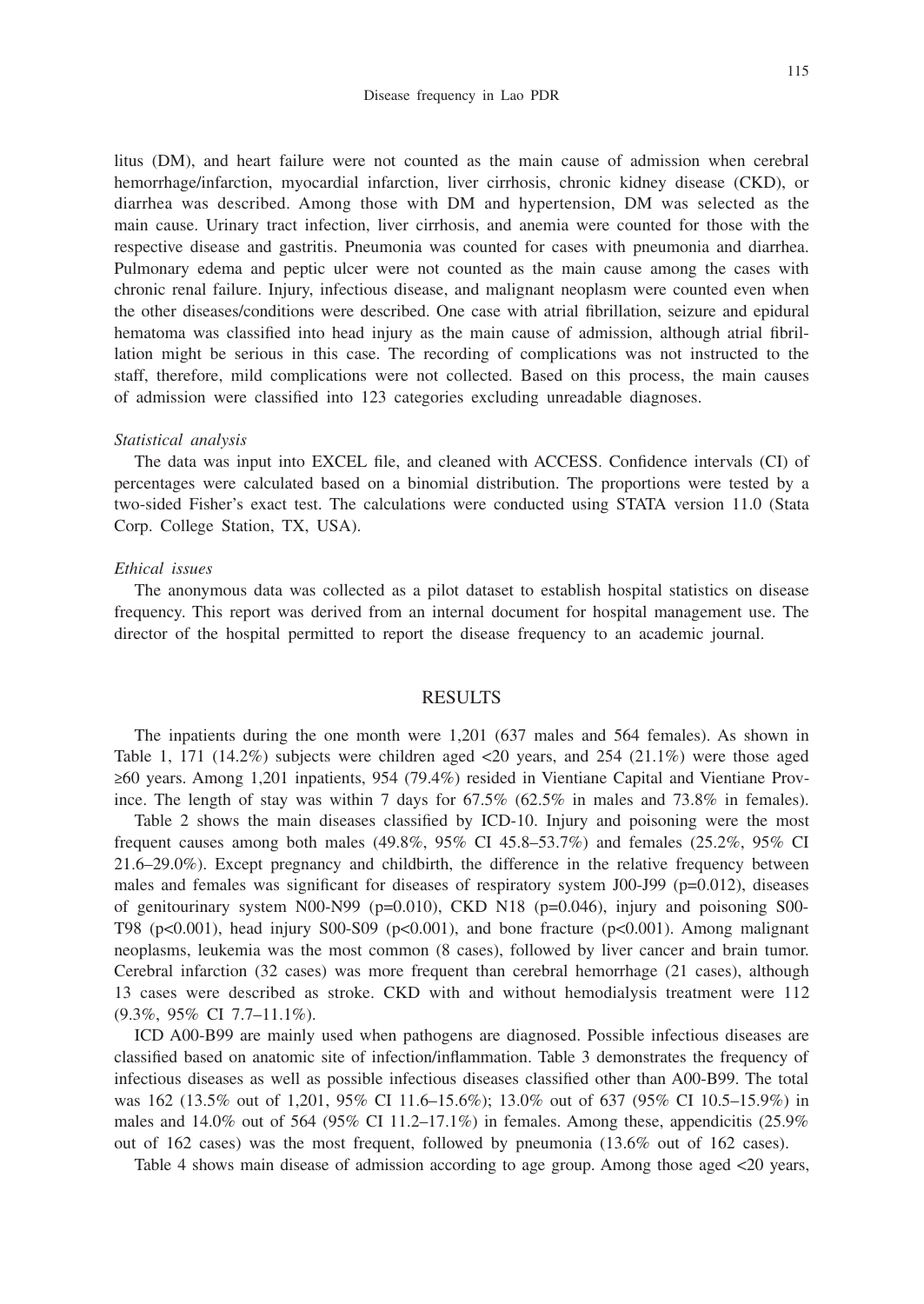| Characteristics  |     | Males  |     | Females |       | Total  |  |  |
|------------------|-----|--------|-----|---------|-------|--------|--|--|
|                  | N   | $(\%)$ | N   | $(\%)$  | N     | $(\%)$ |  |  |
| Total            | 637 | (100)  | 564 | (100)   | 1,201 | (100)  |  |  |
| Age at admission |     |        |     |         |       |        |  |  |
| $0 - 9$          | 30  | (4.7)  | 23  | (4.1)   | 53    | (4.4)  |  |  |
| $10 - 19$        | 80  | (12.6) | 38  | (6.7)   | 118   | (9.8)  |  |  |
| $20 - 29$        | 136 | (21.4) | 169 | (30.0)  | 305   | (25.4) |  |  |
| $30 - 39$        | 89  | (14.0) | 87  | (15.4)  | 176   | (14.7) |  |  |
| $40 - 49$        | 76  | (11.9) | 58  | (10.3)  | 134   | (11.2) |  |  |
| $50 - 59$        | 96  | (15.1) | 65  | (11.5)  | 161   | (13.4) |  |  |
| $60 - 69$        | 61  | (9.6)  | 58  | (10.3)  | 119   | (9.9)  |  |  |
| $70 - 79$        | 51  | (8.0)  | 39  | (6.9)   | 90    | (7.5)  |  |  |
| $80 -$           | 18  | (2.8)  | 27  | (4.8)   | 45    | (3.7)  |  |  |
| Residency        |     |        |     |         |       |        |  |  |
| Vientiane*       | 480 | (75.4) | 474 | (84.0)  | 954   | (79.4) |  |  |
| The others       | 157 | (24.6) | 90  | (16.0)  | 247   | (20.6) |  |  |
| Admission (days) |     |        |     |         |       |        |  |  |
| $\leq$ 2         | 69  | (10.8) | 106 | (18.8)  | 175   | (14.6) |  |  |
| $3 - 7$          | 326 | (51.2) | 310 | (55.0)  | 636   | (53.0) |  |  |
| $8 - 14$         | 216 | (33.9) | 127 | (22.5)  | 343   | (28.6) |  |  |
| $15 - 33$        | 26  | (4.1)  | 21  | (3.7)   | 47    | (3.9)  |  |  |

**Table 1** Characteristics of inpatients in Mittaphab Hospital admitted from January 3 to February 2, 2017

\* Vientiane Capital and Province

injury and poisoning was 81.8% (95% CI 57.7–78.2) in males and 59.0% (95% CI 34.7–41.3%) in females. The percentage was reduced along with age; 49.9% (95% CI 44.8–54.9%) and 22.4% (95% CI 18.3–27.0%) among those aged 20–59 years and 22.3% (95% CI 15.5–30.4%) and 16.9% (95% CI 10.8–24.7%) among those aged ≥60 years, respectively. Among males aged ≥60 years, injury and poisoning S00-T98 (22.3%, 95% CI 15.5–30.4%), diseases of circulatory system I00-I99 (19.2%, 95% CI 12.8–27.1%), diseases of genitourinary system N00-N99 (18.5%, 95% CI 12.2–26.2%), diseases of respiratory system J00-J99 (14.6%, 95% CI 9.0–21.9%), and diseases of digestive system K00-K93 (11.5%, 95% CI 6.6–18.3%) were common, while diseases of genitourinary system N00-N99 (30.6%, 95% CI 22.7–39.6%) were the most frequent among females aged ≥60 years, followed by injury and poisoning S00-T98 (16.9%, 95% CI 10.8–24.7%), diseases of circulatory system I00-I99 (16.9%, 95% CI 10.8–24.7%), and diseases of digestive system K00-K93 (10.5%, 95% CI 5.7–17.3%).

# DISCUSSION

This is the first report demonstrating the disease frequency among inpatients at a tertiary hospital in Lao PDR. It demonstrated that 1) injury accounted for more than one-third, 2) possible infectious diseases accounted for 13.5%, 3) appendicitis was more frequent than pneumonia, 4) infarction was more frequent than hemorrhage among those with a cerebrovascular disease, 5) leukemia was the most frequent among malignant neoplasms, and 6) diseases of genitourinary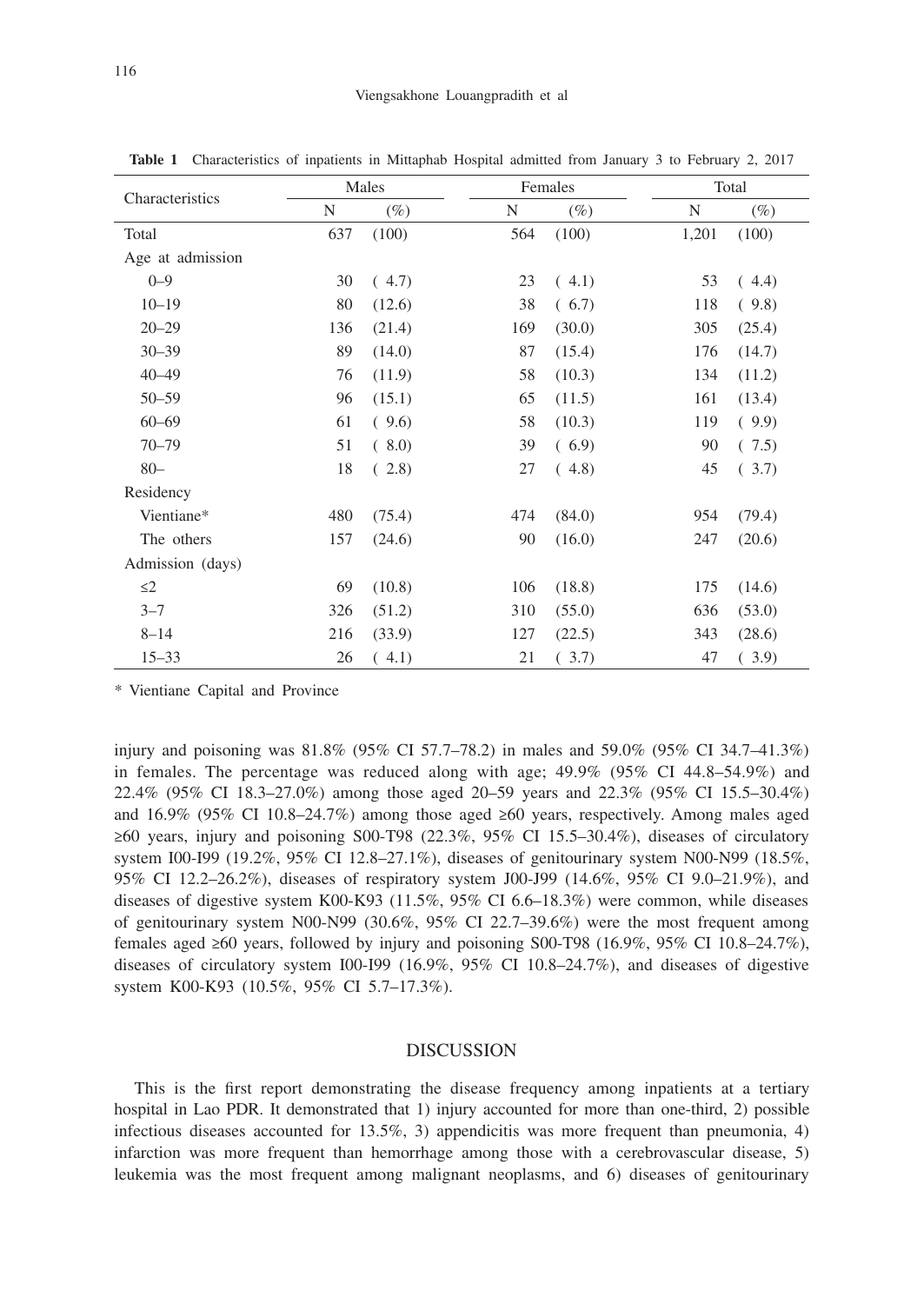| Diagnosis                            | ICD <sub>10</sub> | Males            |        |                | Females |                | Total  |  |
|--------------------------------------|-------------------|------------------|--------|----------------|---------|----------------|--------|--|
|                                      |                   | N                | $(\%)$ | $\mathbf N$    | $(\%)$  | $\mathbf N$    | $(\%)$ |  |
| Infectious dis.                      | A00-B99           | 23               | (3.6)  | 32             | (5.7)   | 55             | (4.6)  |  |
| Malignant neoplasms <sup>*1</sup>    | C00-C97           | 14               | (2.2)  | 14             | (2.5)   | 28             | (2.3)  |  |
| Other neoplasms                      | D00-D48           | $\overline{4}$   | (0.6)  | $\overline{4}$ | (0.7)   | 8              | (0.7)  |  |
| Blood dis.*2                         | D50-D89           | 5                | (0.8)  | 4              | (0.7)   | 9              | (0.7)  |  |
| Endocrine dis.                       | E00-E35           | 13               | (2.0)  | 12             | (2.1)   | 25             | (2.1)  |  |
| Diabetes mellitus                    | E10-E14           | 8                | (1.3)  | 11             | (2.0)   | 19             | (1.6)  |  |
| Gout                                 | E79               | 3                | (0.5)  | $\overline{0}$ | (0.0)   | 3              | (0.2)  |  |
| Mental disorders                     | F00-F99           | 1                | (0.2)  | $\overline{4}$ | (0.7)   | 5              | (0.4)  |  |
| Nervous sys. <sup>*3</sup>           | G00-G99           | 23               | (3.6)  | 19             | (3.4)   | 42             | (3.5)  |  |
| Eye and adnexa                       | H00-H59           | $\theta$         | (0.0)  | $\overline{0}$ | (0.0)   | $\overline{0}$ | (0.0)  |  |
| Ear                                  | H60-H95           | $\overline{0}$   | (0.0)  | 1              | (0.2)   | 1              | (0.1)  |  |
| Circulatory sys.                     | I00-I99           | 49               | (7.7)  | 46             | (8.2)   | 95             | (7.9)  |  |
| Ischemic heart dis.*4                | $I20-I25$         | 1                | (0.2)  | 1              | (0.2)   | $\overline{2}$ | (0.2)  |  |
| Cerebrovascular dis.*5               | I60-I69           | 38               | (6.0)  | 29             | (5.1)   | 67             | (5.6)  |  |
| Respiratory sys. <sup>a</sup>        | J00-J99           | 34               | (5.3)  | 14             | (2.5)   | 48             | (4.0)  |  |
| Digestive sys.*6                     | K00-K93           | 60               | (9.4)  | 44             | (7.8)   | 104            | (8.7)  |  |
| Skin/cutaneous dis.                  | $LOO-L99$         | $\overline{2}$   | (0.3)  | 6              | (1.1)   | 8              | (0.7)  |  |
| Musculoskeletal sys. <sup>a,*7</sup> | M00-M99           | 25               | (3.0)  | 26             | (4.6)   | 51             | (4.2)  |  |
| Genitourinary sys. <sup>a</sup>      | N00-N99           | 57               | (8.9)  | 77             | (13.7)  | 134            | (11.2) |  |
| Chronic kidney dis. <sup>a</sup>     | N18               | 49               | (7.7)  | 63             | (11.2)  | 112            | (9.3)  |  |
| Pregnancy and birth <sup>*8</sup>    | O00-O99           | $\boldsymbol{0}$ | (0.0)  | 107            | (19.0)  | 107            | (8.9)  |  |
| Perinatal period                     | P00-P96           | $\theta$         | (0.0)  | $\overline{0}$ | (0.0)   | $\overline{0}$ | (0.0)  |  |
| <b>Malformations</b>                 | Q00-Q99           | $\Omega$         | (0.0)  | 1              | (0.2)   | 1              | (0.1)  |  |
| Symptoms and signs                   | R00-R99           | $\overline{4}$   | (0.6)  | $\overline{2}$ | (0.4)   | 6              | (0.5)  |  |
| Injury and poisoningb,*9             | S00-T98           | 317              | (49.8) | 142            | (25.2)  | 459            | (38.2) |  |
| Head injury <sup>b</sup>             | S00-S09           | 69               | (10.8) | 22             | (3.9)   | 91             | (7.6)  |  |
| Bone fracture <sup>b</sup>           |                   | 184              | (28.9) | 105            | (18.6)  | 289            | (24.1) |  |
| $Unknown^{*10}$                      |                   | 6                | (0.9)  | 8              | (1.4)   | 14             | (1.2)  |  |
| Total                                |                   | 637              | (100)  | 564            | (100)   | 1,201          | (100)  |  |

**Table 2** Main disease among inpatients at Mittaphab Hospital admitted from January 3 to February 2, 2017

dis.: diseases, sys.: system,  $p<0.05$  and  $p<0.001$  for the difference between males and females \*1 8 leukemias, 4 liver cancers, 4 brain tumors, 2 cholangiocarcinomas, 2 colon cancers, 1 lung cancer, 1 stomach cancer, 1 pancreas cancer, 1 cervical cancer, 1 bone carcinoma, and 3 siteunknown cancers, \*2 7 anemias and 2 thalassemias, \*3 includes 12 epilepsies, 11 headaches, and 7 paraplegia, \*4 2 myocardial infarctions, \*5 21 hemorrhages, 32 infarctions, 13 strokes, and 1 transient ischemic attach,  $*6$  42 appendicitis, 13 bleeding, 12 cirrhosis, and 10 cholecystitis,  $*7$  includes 23 vertebral compression fractures, \*8 includes 90 deliveries including cesarean operation, 6 abortions, 5 ectopic pregnancies, and 4 hydatidiform moles, \*9 2 burns and 3 suicides with poison, and \*10 no or unreadable diagnosis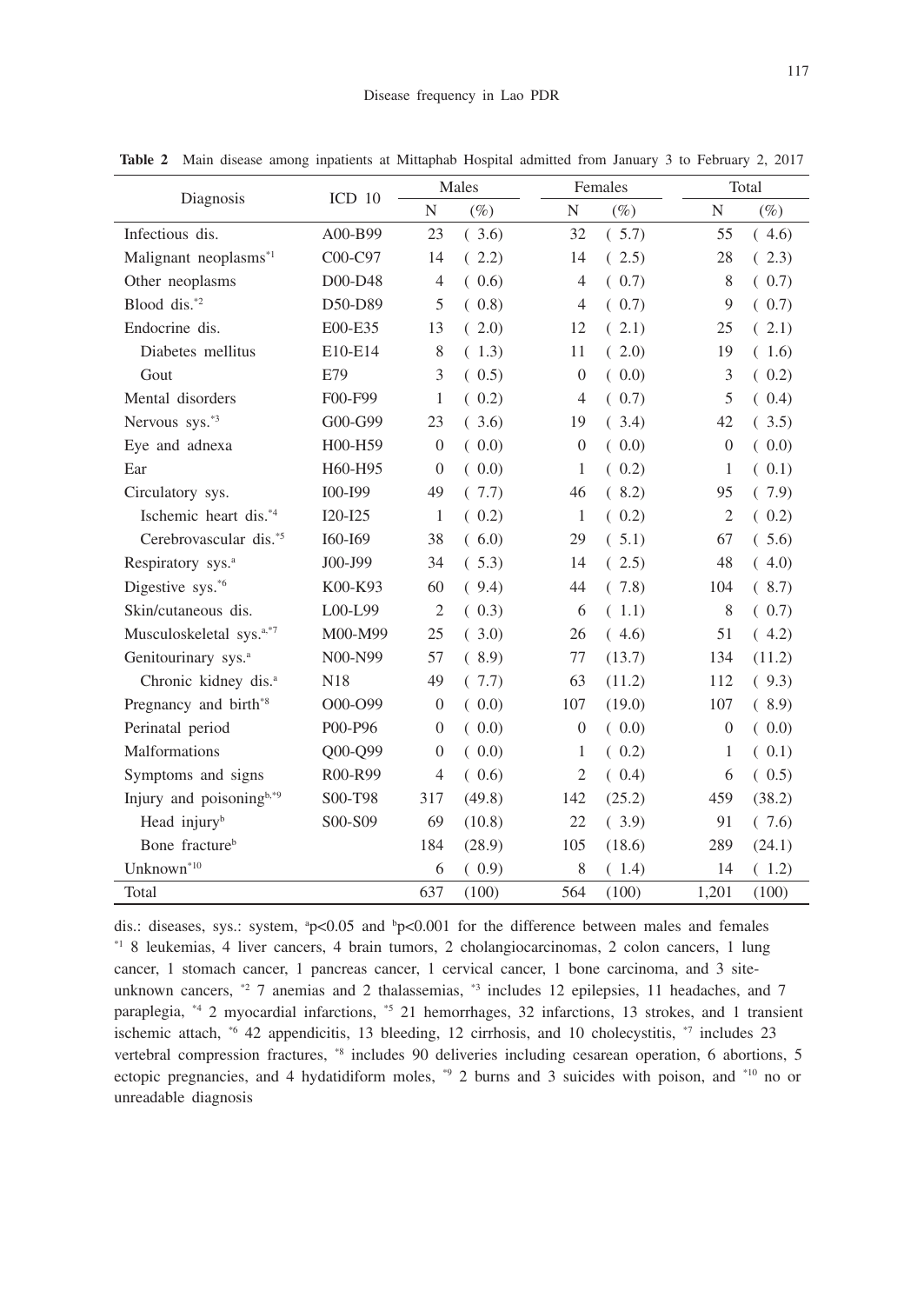| Diagnosis                 | ICD <sub>10</sub> | Males          |        |          | Females |                | Total  |  |
|---------------------------|-------------------|----------------|--------|----------|---------|----------------|--------|--|
|                           |                   | N              | $(\%)$ | N        | $(\%)$  | N              | $(\%)$ |  |
| Cholera                   | A <sub>00</sub>   | 1              | (1.2)  | 1        | (1.3)   | $\overline{2}$ | (1.2)  |  |
| Typhoid fever             | A01               | $\Omega$       | (0.0)  | 1        | (1.3)   | 1              | (0.6)  |  |
| Diarrhea/gastroenteritis  | A09.9             | 4              | (4.8)  | 8        | (10.1)  | 12             | (7.4)  |  |
| <b>Tuberculosis</b>       | A15-A19           | 7              | (8.4)  | 4        | (.5.1)  | 11             | (6.8)  |  |
| Sepsis                    | A41.9             | 4              | (4.8)  | 5        | (6.3)   | 9              | (5.6)  |  |
| Rickettsiosis             | A75-A79           | 2              | (2.4)  | 1        | (1.3)   | 3              | (1.9)  |  |
| Dengue fever              | A90-A91           | 2              | (2.4)  | 4        | (5.1)   | 6              | (3.7)  |  |
| Viral infection           | B34.9             | 3              | (3.6)  | 8        | (10.1)  | 11             | (6.8)  |  |
| Meningitis                | G03.9             | 1              | (1.2)  | $\theta$ | (0.0)   | 1              | (0.6)  |  |
| Brain abscess             | G06               | $\overline{2}$ | (2.4)  | $\theta$ | (0.0)   | 2              | (1.2)  |  |
| Tonsillitis               | J03.9             | 6              | (7.2)  | 5        | (6.3)   | 11             | (6.8)  |  |
| Pneumonia                 | J18               | 15             | (18.1) | 7        | (8.9)   | 22             | (13.6) |  |
| Appendicitis              | K37               | 20             | (24.1) | 22       | (27.8)  | 42             | (25.9) |  |
| Peritonitis               | K <sub>65.9</sub> | 9              | (10.8) | 1        | (1.3)   | 10             | (6.2)  |  |
| Cholecystitis             | K81.9             | 5              | (6.0)  | 5        | (6.3)   | 10             | (6.2)  |  |
| Urinary tract infection   | N39.0             | $\overline{2}$ | (2.4)  | 1        | (1.3)   | 3              | (1.9)  |  |
| Pelvic infectious disease | N73.9             | $\overline{0}$ | (0.0)  | 5        | (6.3)   | 5              | (3.1)  |  |
| Pleurisy                  | R09.1             | $\overline{0}$ | (0.0)  | 1        | (1.3)   | $\mathbf{1}$   | (0.6)  |  |
| Total                     |                   | 83             | (100)  | 79       | (100)   | 162            | (100)  |  |

**Table 3** Possible infectious diseases as a main cause of admission at Mittaphab Hospital admitted from January 3 to February 2, 2017

system, mainly CKD, was the most frequent among those aged  $\geq 60$  years.

In Lao PDR, traffic accidents of motorcycle riders are a serious problem, mainly due to head or neck injury especially for no helmet riders.<sup>9</sup> Injuries accounted for 29.7% of 1,509 deaths at this hospital in 2013–15.8 A high proportion of injuries observed in the current report was quite consistent with the previous studies. Although there was no information on the cause of injury in this report, traffic accidents seemed to be the major cause of the injury.

In ICD-10, infectious diseases are classified into two groups; infectious pathogens (A00-B99) and anatomical site of infection (the other codes). Table 3 lists possible infectious diseases incorporating both the groups. The proportion (13.5%) demonstrated that infectious diseases were not the majority cause of admission in Lao PDR, indicating the shift to non-communicable diseases. The reason why appendicitis was more frequent than pneumonia was not clear. Since pneumonia is a disease among children in Lao PDR, children with pneumonia might visit or be sent to the children's hospital beside Mittaphab Hospital.

This study found that cerebral infarction was more frequent than cerebral hemorrhage. In the previous mortality study at this hospital, the hemorrhage was more frequent than infarction.8 A relatively worse prognosis of cerebral hemorrhage might cause this difference. Generally speaking, prognosis of cerebral hemorrhage has not been improving; median case fatality at 1 month from a word-wide meta-analysis was 40.4%.<sup>10</sup> Compared with Western countries, cerebral hemorrhage is thought to be more frequent in Asian countries, e.g., the past in Japan<sup>11</sup> and the present among Asian countries.<sup>10,12,13</sup>

The reason for the highest frequency of leukemia could be by chance, because death from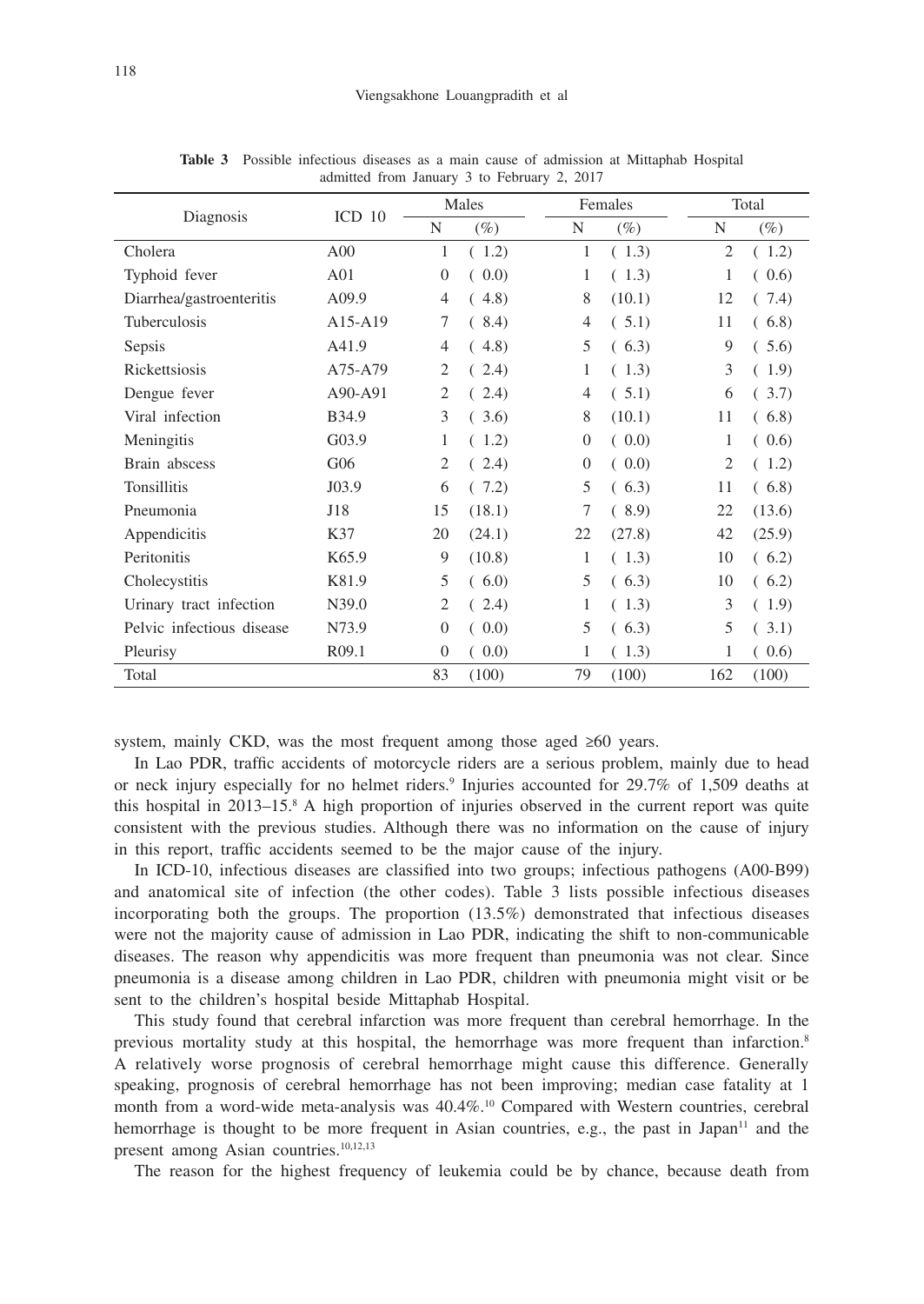| Diagnosis            |                   | Males            |        | Females          |        |                  | Total  |  |
|----------------------|-------------------|------------------|--------|------------------|--------|------------------|--------|--|
|                      | ICD <sub>10</sub> | $\mathbf N$      | $(\%)$ | N                | $(\%)$ | $\mathbf N$      | $(\%)$ |  |
| $0-19$ years         |                   |                  |        |                  |        |                  |        |  |
| Infectious dis.      | A00-B99           | 3                | (2.7)  | 2                | (3.3)  | 5                | (2.9)  |  |
| Nervous sys.         | G00-G99           | $\mathbf{1}$     | (0.9)  | $\boldsymbol{0}$ | (0.0)  | $\mathbf{1}$     | (0.6)  |  |
| Circulatory sys.     | I00-I99           | $\boldsymbol{0}$ | (0.0)  | 0                | (0.0)  | $\boldsymbol{0}$ | (0.0)  |  |
| Respiratory sys.     | J00-J99           | $\mathfrak{2}$   | (1.8)  | 1                | (1.6)  | 3                | (1.8)  |  |
| Digestive sys.       | K00-K93           | 4                | (3.6)  | 4                | (6.6)  | 8                | (4.7)  |  |
| Musculoskeletal sys. | M00-M99           | 3                | (2.7)  | 3                | (4.9)  | 6                | (3.5)  |  |
| Genitourinary sys.   | N00-N99           | 1                | (0.9)  | 5                | (8.2)  | 6                | (3.5)  |  |
| Injury and poisoning | S00-T98           | 90               | (81.8) | 36               | (59.0) | 126              | (73.7) |  |
| The others           |                   | 6                | (.5.5) | 10               | (16.4) | 16               | (9.4)  |  |
| All                  |                   | 110              | (100)  | 61               | (100)  | 171              | (100)  |  |
| $20-59$ years        |                   |                  |        |                  |        |                  |        |  |
| Infectious dis.      | A00-B99           | 18               | (4.5)  | 24               | (6.3)  | 42               | (5.4)  |  |
| Nervous sys.         | G00-G99           | 22               | (5.5)  | 16               | (4.2)  | 38               | (4.9)  |  |
| Circulatory sys.     | I00-I99           | 24               | (6.0)  | 25               | (6.6)  | 49               | (6.3)  |  |
| Respiratory sys.     | J00-J99           | 13               | (3.3)  | 10               | (2.6)  | 23               | (3.0)  |  |
| Digestive sys.       | K00-K93           | 41               | (10.3) | 27               | (7.1)  | 68               | (8.8)  |  |
| Musculoskeletal sys. | M00-M99           | 19               | (4.8)  | 18               | (4.7)  | 37               | (4.8)  |  |
| Genitourinary sys.   | N00-N99           | 32               | (8.1)  | 34               | (9.0)  | 66               | (8.5)  |  |
| Injury and poisoning | S00-T98           | 198              | (49.9) | 85               | (22.4) | 283              | (36.5) |  |
| The others           |                   | 30               | (7.6)  | $40\,$           | (10.6) | 70               | (9.0)  |  |
| All                  |                   | 397              | (100)  | 379              | (100)  | 776              | (100)  |  |
| 60 years or older    |                   |                  |        |                  |        |                  |        |  |
| Infectious dis.      | A00-B99           | 2                | (1.5)  | 6                | (4.8)  | 8                | (3.1)  |  |
| Nervous sys.         | G00-G99           | $\overline{0}$   | (0.0)  | 3                | (2.4)  | 3                | (1.2)  |  |
| Circulatory sys.     | I00-I99           | 25               | (19.2) | 21               | (16.9) | 46               | (18.1) |  |
| Respiratory sys.     | J00-J99           | 19               | (14.6) | 3                | (2.4)  | 21               | (8.3)  |  |
| Digestive sys.       | K00-K93           | 15               | (11.5) | 13               | (10.5) | 28               | (11.0) |  |
| Musculoskeletal sys. | M00-M99           | $\mathfrak{Z}$   | (2.3)  | 5                | (4.0)  | 8                | (3.1)  |  |
| Genitourinary sys.   | N00-N99           | 24               | (18.5) | 38               | (30.6) | 62               | (24.4) |  |
| Injury and poisoning | S00-T98           | 29               | (22.3) | $21\,$           | (16.9) | 50               | (19.7) |  |
| The others           |                   | 13               | (10.0) | 14               | (11.3) | 27               | (10.6) |  |
| All                  |                   | 130              | (100)  | 124              | (100)  | 254              | (100)  |  |

**Table 4** Main disease among inpatients at Mittaphab Hospital according to age group

dis.: diseases, sys.: system

liver cancer was higher than that from leukemia at this hospital in 2013–15.<sup>8</sup> The global cancer project (GLOBOCAN by International Association of Cancer Registries) also reported the high incidence and mortality of liver cancer in Lao PDR,<sup>14</sup> although the data of Lao PDR was the estimation based on the neighboring regions.<sup>15</sup> Although there were no data on the seropositivity among liver cancer patients in Lao PDR, hepatitis B (54.1%) was reported to be more frequent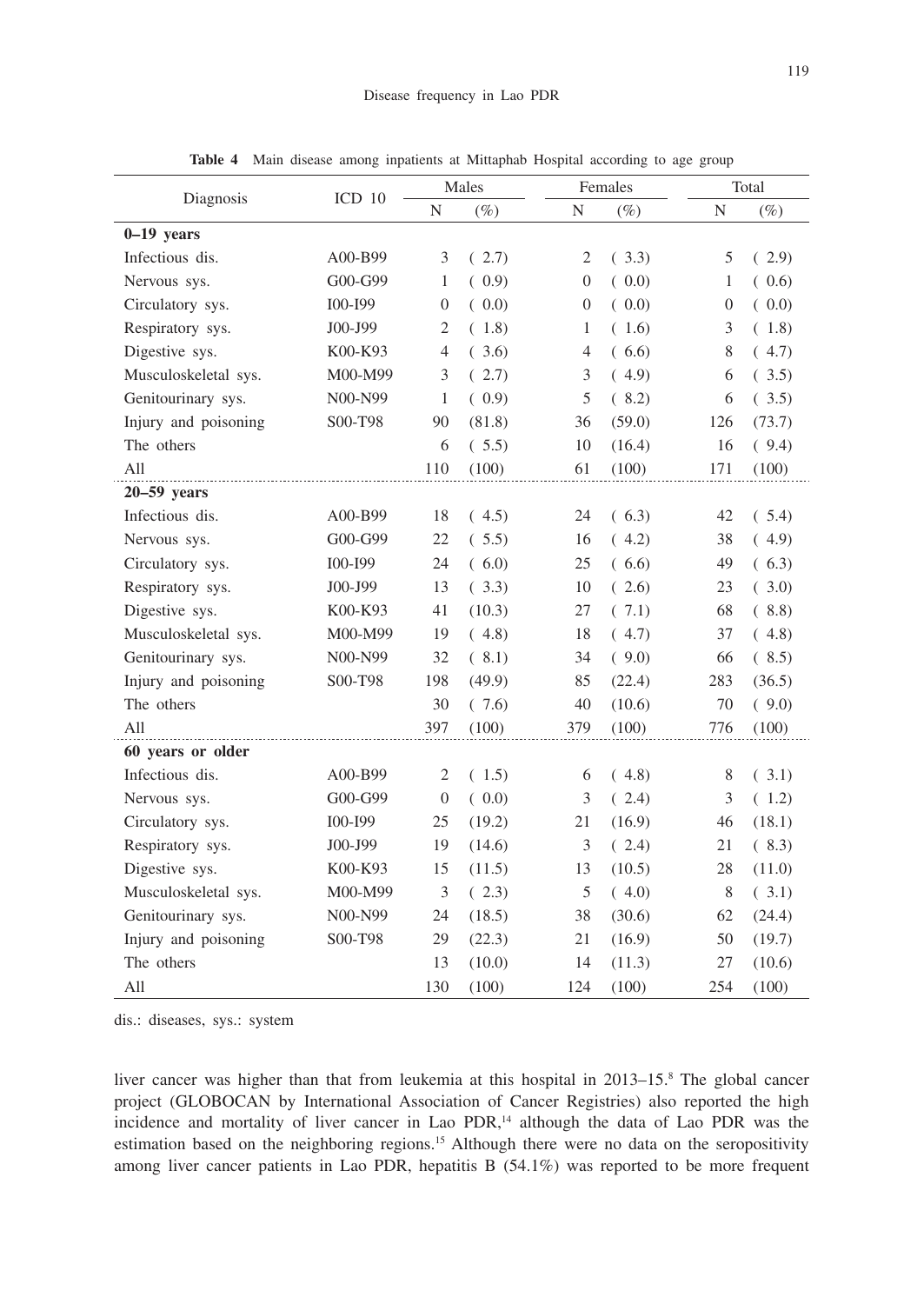that hepatitis C  $(29.2\%)$  in Cambodia.<sup>16</sup>

It should be noted that CKD as the most frequent among those aged  $\geq 60$  years. The deaths due to renal diseases among those aged 60 years or over in 2013–15 was the secondly frequent.<sup>8</sup> Since there was no frequency data on CKD in Lao PDR, studies on the frequency seemed to be necessary to estimate the demands for hemodialysis in future.

To estimate disease frequencies, the accuracy of diagnosis is the most important. In this pilot data correction, the methods of diagnosis were not collected for each inpatients. Mittaphab Hospital is a tertiary hospital with modernized equipment such as blood test laboratory, ultrasound echo machine, CT, and MRI.<sup>8</sup> Although the rare complicated disease cannot be diagnosed, a standard process of diagnosis has been established.

Although this report provided useful information on disease frequency among inpatients in Lao PDR for the first time, there were several limitations other than the precision of diagnosis. First was on the information recorded in the medical chart. Since there were no regulation and incentive to describe the precise diagnosis in a systemic manner, no description on main diagnosis were found in medical charts. Second was the error due to the handwriting. The diagnosis input needed speculation for misspelling and unreadable diagnosis, which might cause the errors in the diagnosis name. The last was the restriction of admission period from January 3 to February 2. The disease frequency seemed to be affected by season. All these limitations disturb the interpretation that these results represent the disease frequency in Mittaphab hospital, tertiary hospitals in Lao PDR, or the whole country.

Disease frequency is influenced by several factors including sanitation conditions, climate, economy, lifestyle and culture. Cambodia is a neighboring country of Lao PDR, possibly having a similar disease frequencies. Although there are frequency data of several diseases such as infectious diseases in Cambodia, it also has no frequency information on common diseases. Thailand and Vietnam are now under a different development stage, having possibly different disease frequencies from Lao PDR. The comparisons among them would be possible when the routine systems on the diseases frequency (mortality and morbidity) are established in Lao PDR.

Standardized medical records are very important. A textbook by MacEachern listed 6 aspects for the usefulness; 1) continuation of treatment and care, 2) clinical research, 3) education of medical staff 4) utilization for public health, 5) hospital administration, and 6) legal evidence.<sup>17</sup> Since Mittaphab Hospital is one of the leading hospitals in Lao PDR, the development of computerized medical records is essential. This pilot data collection of diagnosis may provide essential information for it. At present, Lao PDR does not have the mortality statistics including the leading cause of death. In addition, a hospital survey on disease frequency has never been conducted, except serious infectious diseases. Currently, the country is preparing the introduction of ICD-10. This practice of data collection provided an experience to the ICD-10 introduction.

In conclusion, this report on the main causes of admission at a tertiary hospital demonstrated that injury and diseases of genitourinary system, as well as childbirth and complications of pregnancy, were frequent. The problems on the collection of diagnosis data were identified through this pilot practice. Standardization/simplification of disease codes suitable for Lao PDR will be needed for the computerization of inpatient records in Lao PDR.

# ACKNOWLEDGMENTS

The authors are thankful to Dr Snong Thongsna, Director of Mittaphab Hospital for providing us the anonymous internal information on the disease frequency, and Dr. Tavanh Manivon and Ms Laty Netibandith for their technical support.